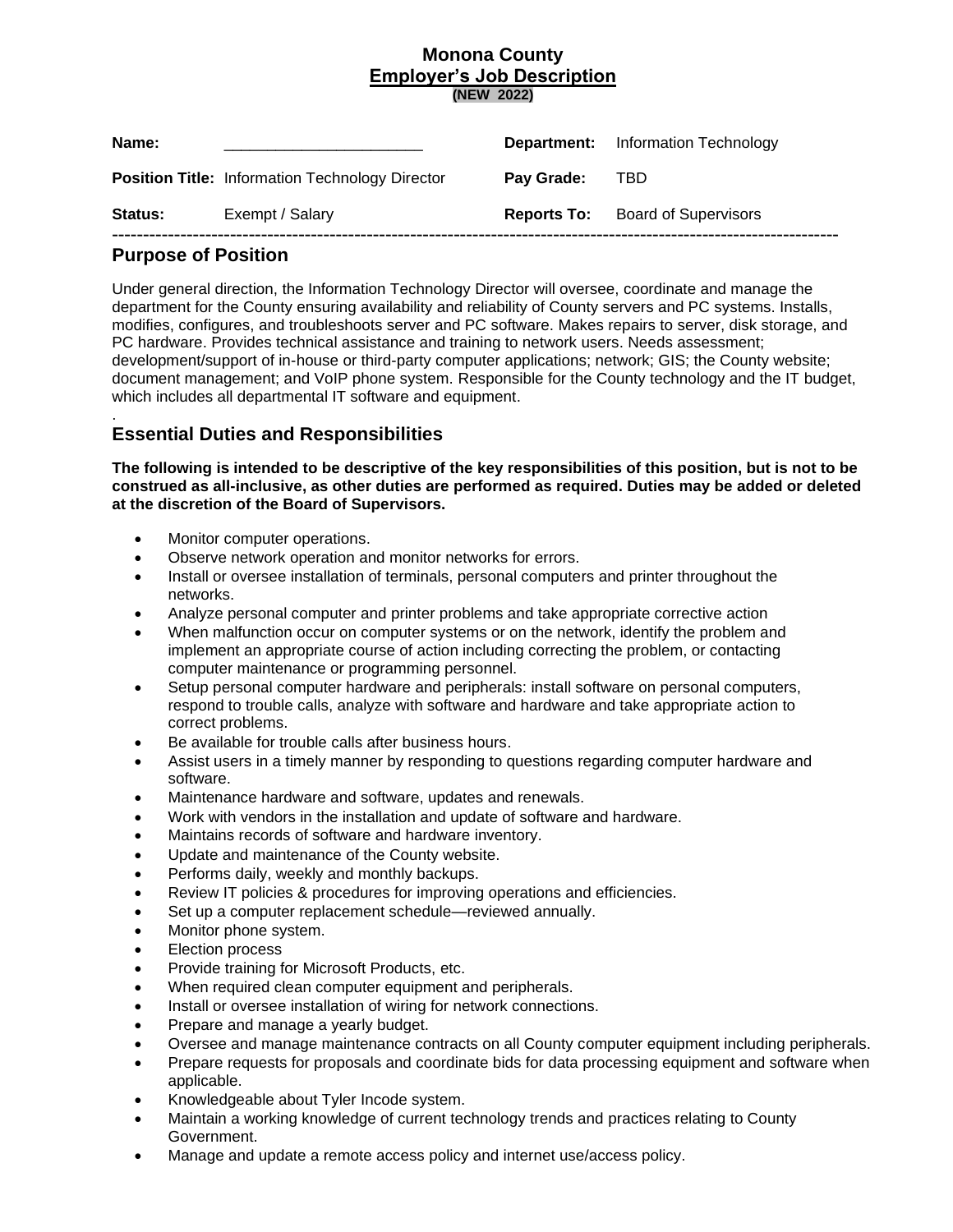- Maintenance and assist with Sheriff's communication system.
- Attend training pertaining to the position, County use, and individual offices when necessary.
- Tracking of all computers and equipment to sell on County Auction.
- Work with GIS and Pictometry on existing overlays and new overlays.

# **Minimum Training and Experience Required to Perform Essential Job Functions**

## **Education / Experience**

- Degree in IT field and minimum 2-3 years related job experience required.
- Experience operating, maintaining, and troubleshooting computer hardware and software.
- Knowledge of Microsoft Office.
- Working knowledge of Windows Desktop and Server Operating Systems.

## **Abilities**

- Excellent written and oral skills.
- Knowledge of routine office procedures.
- Ability to use office equipment, including computer, fax, printers, calculator and copier.
- Knowledge of basic computer procedures and principles.
- Ability to do basic repairs and cleaning of computers and equipment.
- Ability to perform input and retrieval functions on a computer and to efficiently utilize databases, spreadsheets, and word processing systems.
- Ability to maintain confidentiality of all departmental communications, documents, correspondence, and computer databases.
- Self-motivated, being able to work on one's own, to plan and organize personal work schedule, set priorities, and meet deadlines.
- Ability to maintain a working relationship with other departments, fellow employees, outside agencies, government officials, and the public.
- Must be able to travel and attend classes and workshops.
- Must be able to pass a background investigation.

# **Physical and Mental Abilities to Perform Essential Job Functions**

### **Language Ability and Interpersonal Communication**

- Ability to classify, compute and tabulate data and information, following a prescribed plan requiting the exercise of sound judgement. Ability to compare, count, differentiate measure and sort information, and must be detail oriented and possess good mathematical skills. Ability to assemble, copy, record and transcribe data and information.
- Ability to explain, demonstrate and clarify to other within well-established policies, procedures and standards, as well as the ability to follow specific instruction and respond to simple requests form others.
- Ability to communicate effectively with Department personnel, other employees, and supervisors.

### **Judgment and Situational Reasoning Ability**

- Ability to use functional reasoning and apply rational judgment in dealing with various offices.
- Ability to exercise the judgement, decisiveness and creativity in situations involving a variety of predefined duties subject to frequent changes.

### **Physical Requirements**

- Ability to physically lift and carry very heavy office equipment and supplies.
- Ability to exert moderate to heavy physical activity, climb stairs & ladder, and able to lift and carry materials and stand and sit for long periods of time, and use basic hand tools.
- Ability to coordinate eyes, hands, feet and limbs in performing skilled movements required by the requirements of this classification.
- Work maybe stressful due to deadlines; extended hours on call and after hour call out.
- Must have a valid driver's license, reliable vehicle, and provide proof of insurance as some travel maybe required.